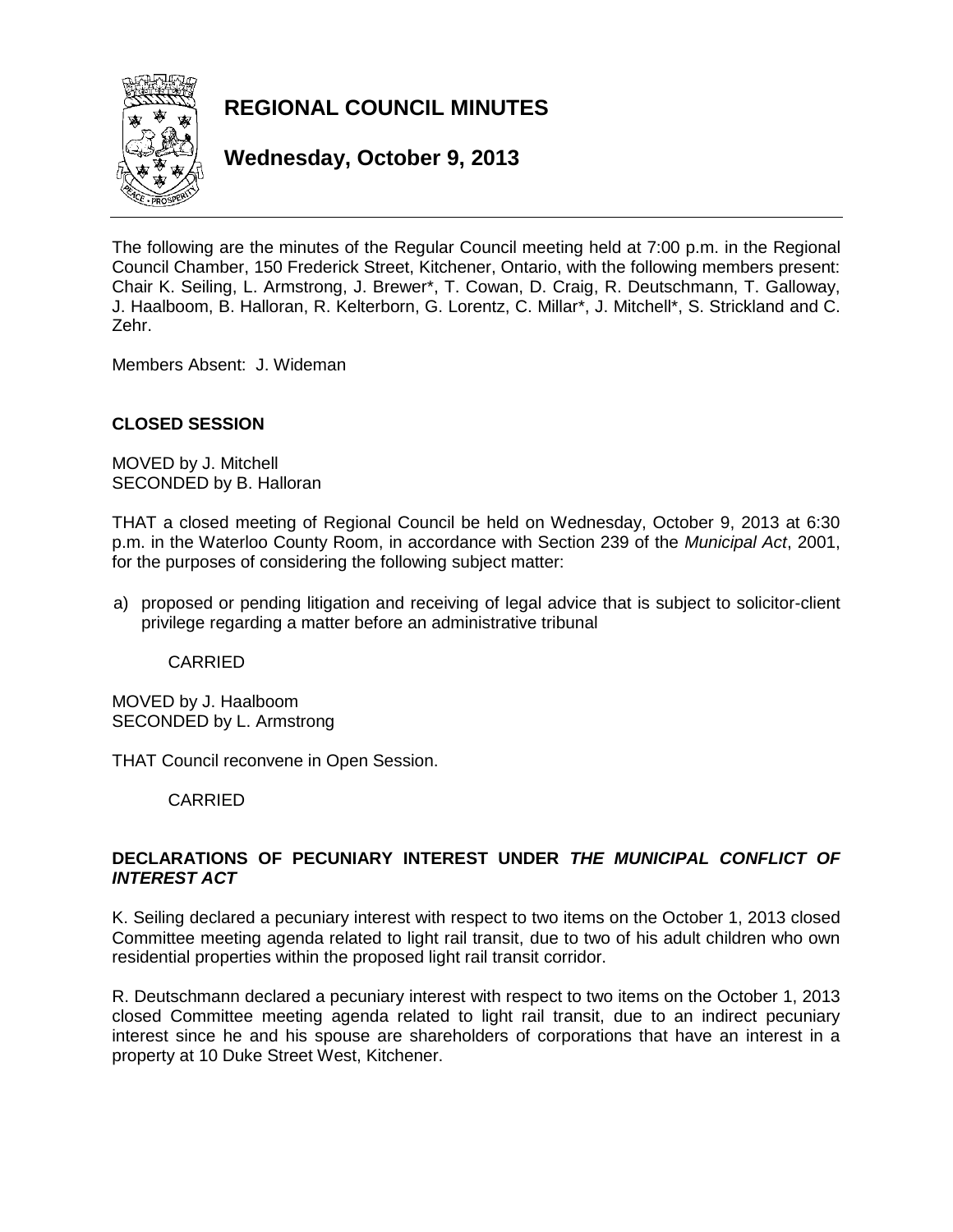# **DELEGATIONS**

- a) Mike Morrice, Executive Director, Sustainable Waterloo Region, appeared before Council regarding Report CR-FM-13-015, Progress Report/Revised Target - Corporate Greenhouse Gas Action Plan. He noted members of their organization were also present at the meeting.
- \*J. Brewer, C. Millar and J. Mitchell entered the meeting at 7:04 p.m.

M. Morrice stated Sustainable Waterloo Region provides support to Regional staff and Regional Council committed the Region to a reasonable carbon diet. The Region is on track and is currently exceeding the goals they set and he urged them to consider more ambitious goals. He briefly highlighted the impacts of the climate crisis and the financial impacts. In approving this target, the Region will join a group of 15 other organizations. The Region should be proud of its success in this initiative.

### **MINUTES OF PREVIOUS MEETINGS**

MOVED by R. Kelterborn SECONDED by C. Zehr

THAT the following Minutes be approved:

- a) Closed Council September 18, 2013
- b) Council September 18, 2013
- c) Community Services October 1, 2013
- d) Administration & Finance October 1, 2013
- e) Planning & Works October 1, 2013
- f) Closed Committee October 1, 2013
- g) Library Committee October 1, 2013

CARRIED

MOVED by G. Lorentz SECONDED by L. Armstrong

THAT Council go into Committee of the Whole to consider reports.

CARRIED

#### **FINANCE REPORTS**

a) F-13-090, T2013-138 Downtown Kitchener EMS Station

MOVED by S. Strickland SECONDED by T. Cowan

THAT the Regional Municipality of Waterloo accept the tender of Nith Valley Construction (2008) Ltd. for T2013-138 Downtown Kitchener EMS Station, Kitchener, ON in the adjusted amount of \$865,422.93 including all applicable taxes.

#### CARRIED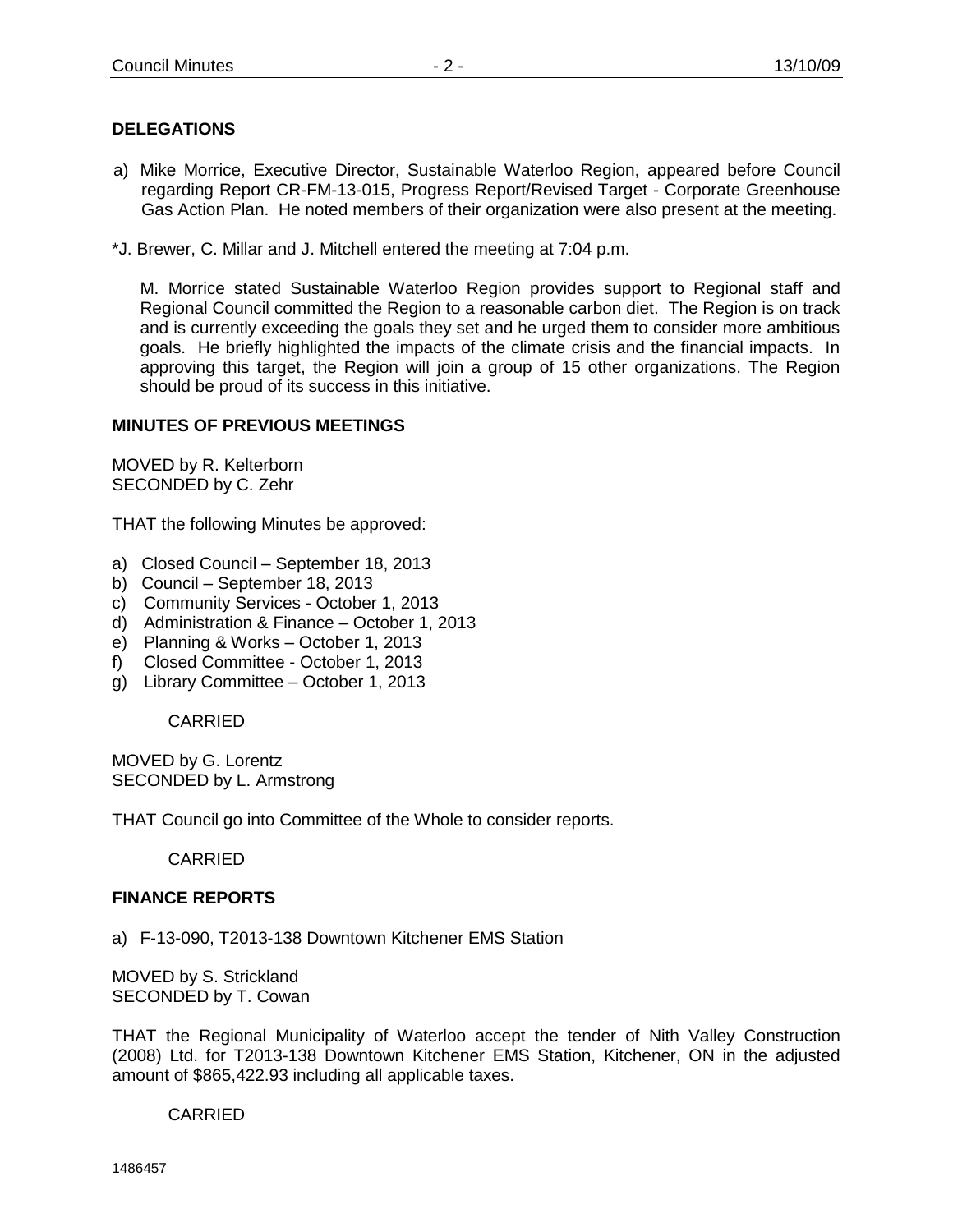### **COMMITTEE REPORTS**

#### Community Services

The Summary of Recommendations of the Community Services Committee was presented by Sean Strickland, Chair of the Committee.

MOVED by S. Strickland SECONDED by J. Mitchell

THAT the Summary of Recommendations of the Community Services Committee dated October 1, 2013, Items 1 to 4, be adopted as follows:

1. THAT the Regional Municipality of Waterloo enter into an agreement with the Province of Ontario for the purposes of implementing the Community Action Integration Leaders Project;

AND THAT the 2013 Operating budget for Children's Services budget be increased by \$50,000 gross and \$0 net regional as outlined in Report SS-13-036, dated October 1, 2013.

- 2. THAT the Regional Municipality of Waterloo approve an increase to the 2013 Operating Budget for Employment and Income Support, Social Services of \$73,357 gross and \$ 0 net Regional levy as outlined in report SS-13-037, dated October 1, 2013.
- 3. THAT the Regional Municipality of Waterloo approve the Exhibition Policy for the Waterloo Region Museums, as described in Report P-13-095, dated October 1, 2013.
- 4. THAT the Regional Municipality of Waterloo approve an increase to the 2013 operating budget for the Seniors' Services Division in the amount of \$109,261 gross and \$0 net Regional Levy for physiotherapy and exercise classes for residents as outlined in report SS-13-035, dated October 1, 2013.

CARRIED

#### Administration and Finance

The Summary of Recommendation of the Administration and Finance Committee was presented by Tom Galloway, Chair of the Committee.

MOVED by T. Galloway SECONDED by R. Kelterborn

THAT the Summary of Recommendations of the Administration and Finance Committee dated October 1, 2013, Item 1, be adopted as follows:

1. THAT the Regional Municipality of Waterloo approve a pre-budget expenditure not to exceed \$2,457,000 for the purchase of 13 vehicles and equipment to replace those listed in Appendix A of report CR-FM-13-017 dated October 1, 2013, which are scheduled for replacement in 2014 in the Ten Year Capital Plans of various departments, to be funded from the appropriate vehicle/equipment reserves.

CARRIED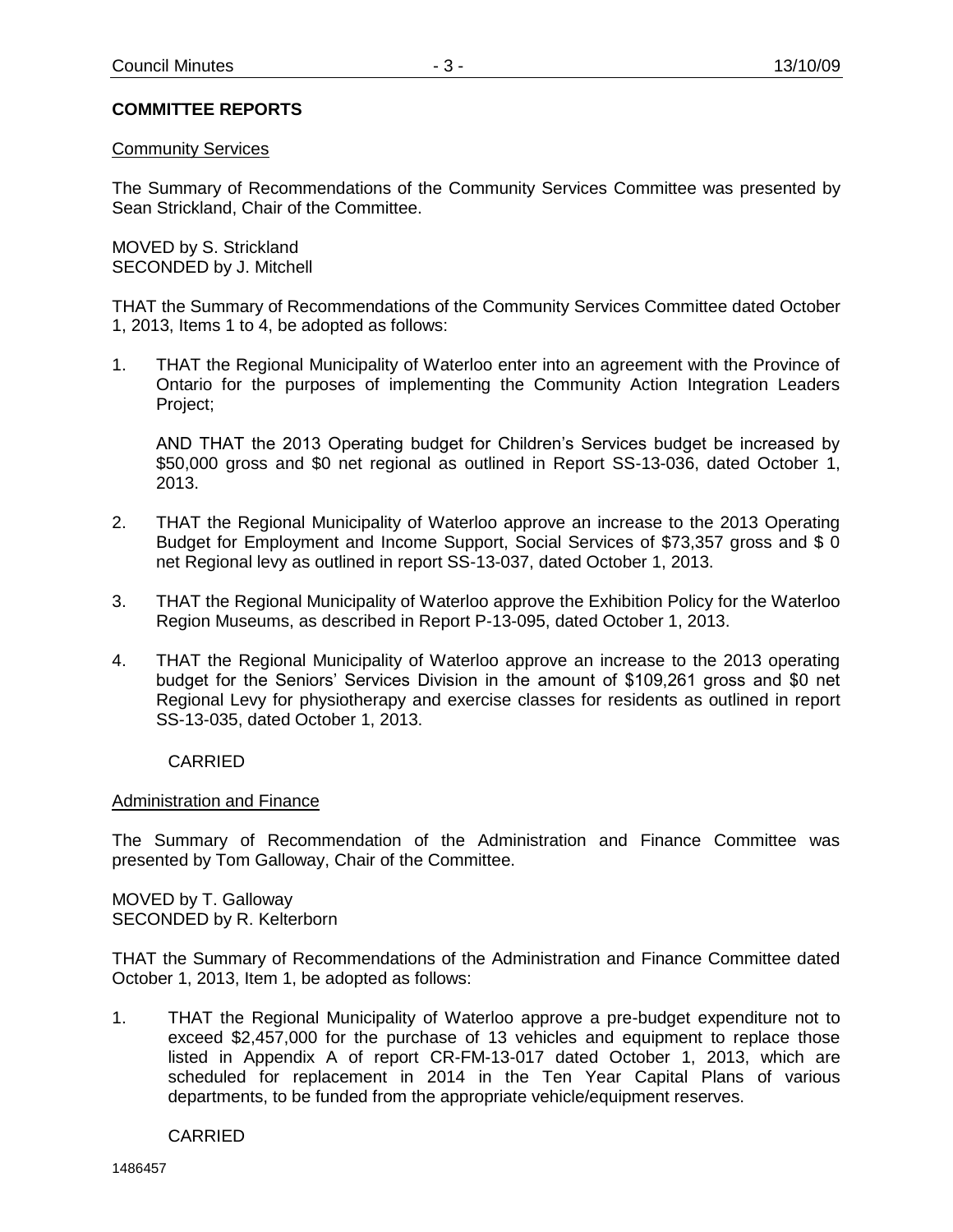Memo re: Response to Questions Regarding Report CR-FM-13-015 Progress Report/Revised Target – Corporate Greenhouse Gas Action Plan (October 1, 2013) was received for information.

Report CR-FM-13-015.1, Progress Report/Revised Target – Corporate Greenhouse Gas Action Plan

R. Deutschmann thanked staff for the clarification.

MOVED by T. Galloway SECONDED by T. Cowan

THAT the Regional Municipality of Waterloo adopt an enhanced target to reduce greenhouse gas (GHG) emissions from Regional Operations at an absolute level of 10% below 2009 levels by the year 2019 as described in report CR-FM-13-015.1 dated October 9, 2013;

AND THAT this report be forwarded to FCM Partners for Climate Protection (PCP) program and Sustainable Waterloo's Regional Carbon Initiative for formal acknowledgement and recognition.

## CARRIED

### Planning and Works

The Summary of Recommendations of the Planning and Works Committee was presented by Geoff Lorentz, Vice-Chair of the Committee. J. Haalboom inquired with respect to Item #6 where on the website these policies will be located. Thomas Schmidt, Commissioner Transportation and Environmental Services responded he will look into this and ensure it is located in a visible place.

MOVED by G. Lorentz SECONDED by J. Mitchell

THAT the Summary of Recommendations of the Planning and Works Committee, dated October 9, 2013, Items 1 to 7, be adopted as follows:

- 1. THAT the Region of Waterloo accept P-13-092, Monthly Report of Development Activity for August 2013, dated October 1, 2013.
- 2. THAT the Regional Municipality of Waterloo approve an amendment to Controlled Access By-law #58-87 for a full-movement, temporary access on the east side of Regional Road #54 (Lackner Boulevard), approximately 140 metres south of Regional Road # 04 (Ottawa Street) in the City of Kitchener, subject to site plan approval by the City of Kitchener and closure of all existing accesses to the property from Lackner Boulevard as described in Report No. P-13-093, dated October 1, 2013.
- 3. THAT the Regional Municipality of Waterloo amend Traffic and Parking By-Law 06-072, as amended, to add to Schedule 16 – Lane Designation, northbound left-turn, left-turn / through / right-turn lane on Cherry Blossom Road at Maple Grove Road (Regional Road 38) in the City of Cambridge, as outlined in Report E-13-113, dated October 1, 2013.
- 4. THAT the Regional Municipality of Waterloo amend Traffic and Parking By-law 06-072, as amended, to remove from Schedule 18, 80 km/h maximum speed, Wrigley Road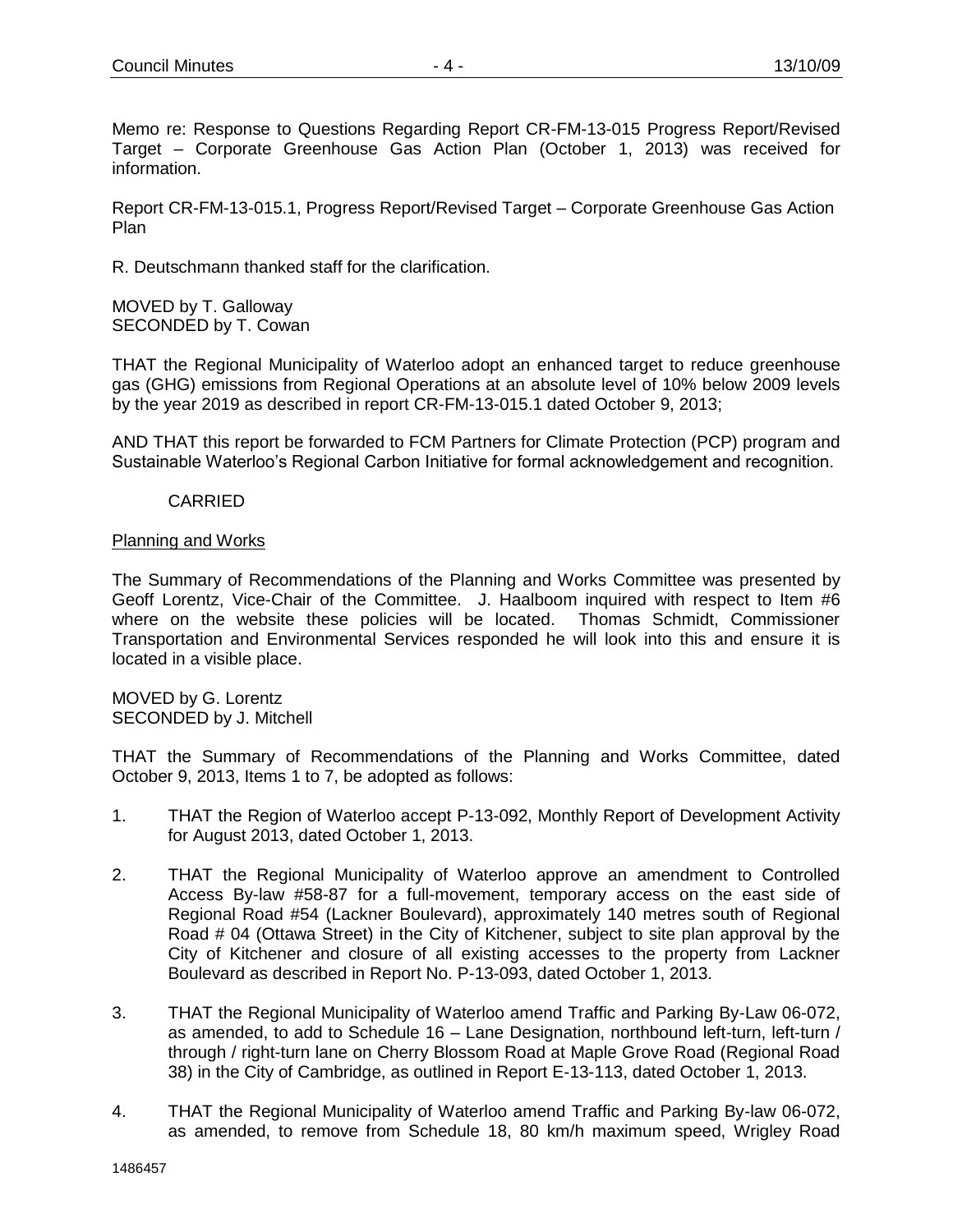(Regional Road 49) from 750 metres east of Stanley Street to Spragues Road (Regional Road 75), in the Township of North Dumfries, as outlined in Report E-13-114, dated October 1, 2013.

- 5. THAT Regional Municipality of Waterloo approve the use of four different styles of bridge barriers as described in Report E-13-117 on all future new and rehabilitated Region of Waterloo bridges, where a Performance Level 2 barrier as defined under the Canadian Highway Bridge Design Code is required for the bridge barrier and not with standing the policy there may be circumstances when Regional Council would consider using a unique site-specific railing system.
- 6. THAT the Regional Municipality of Waterloo approve the proposed revisions to Mobility*PLUS* eligibility criteria and policies as outlined in Report E-13-112, dated October 1, 2013:
	- a) Update the Mobility*PLUS* eligibility criteria to: "Mobility*PLUS* specialized services are intended for transit customers with a Physical disability who are unable to access fixed-route public transit, such as GRT conventional buses, for the majority of their transportation needs. Eligibility is considered on a case by case basis and is not based on a particular disability nor is it based on income level."
	- b) Approve the Grand River Transit Policy Managing Customer Adherence to Scheduled Service Delivery, attached as Appendix A to this report**.**
	- c) Approve the creation of a Transit Support Person card (PLUSone card) to be used as a bus fare to allow complimentary travel for one support person, if they are needed by the person with a disability to use transit, in accordance with the Accessibility for Ontarians with Disabilities Act.
- 7. THAT the Regional Municipality of Waterloo enter into a Consulting Services Agreement with LGL Limited to provide consulting services over at 5.5 year period for undertaking the Surface Water Quality Monitoring Program, at an upset limit of \$1,994,735 plus applicable taxes, as per Report E-13-119 dated October 1, 2013.

## CARRIED

Memo re: Planning and Works Committee Request for Zoning Information Related to the Joint Tax-Increment Grant (TIG) Application for 55 Mooregate Crescent, Kitchener (Report P-13- 094/F-13-088) was received for information.

Report P-13-094/F-13-088, Brownfields Financial Incentive Program – Tax Increment Grant Program Application – 55 Mooregate Cr, City of Kitchener

MOVED by S. Strickland SECONDED by T. Galloway

THAT the Regional Municipality of Waterloo take the following action regarding the property municipally known as 55 Mooregate Crescent in the City of Kitchener:

a) Approve a joint Tax Increment Grant for an amount not to exceed \$343,172 to be financed from the incremental tax revenue for the property following remediation and redevelopment;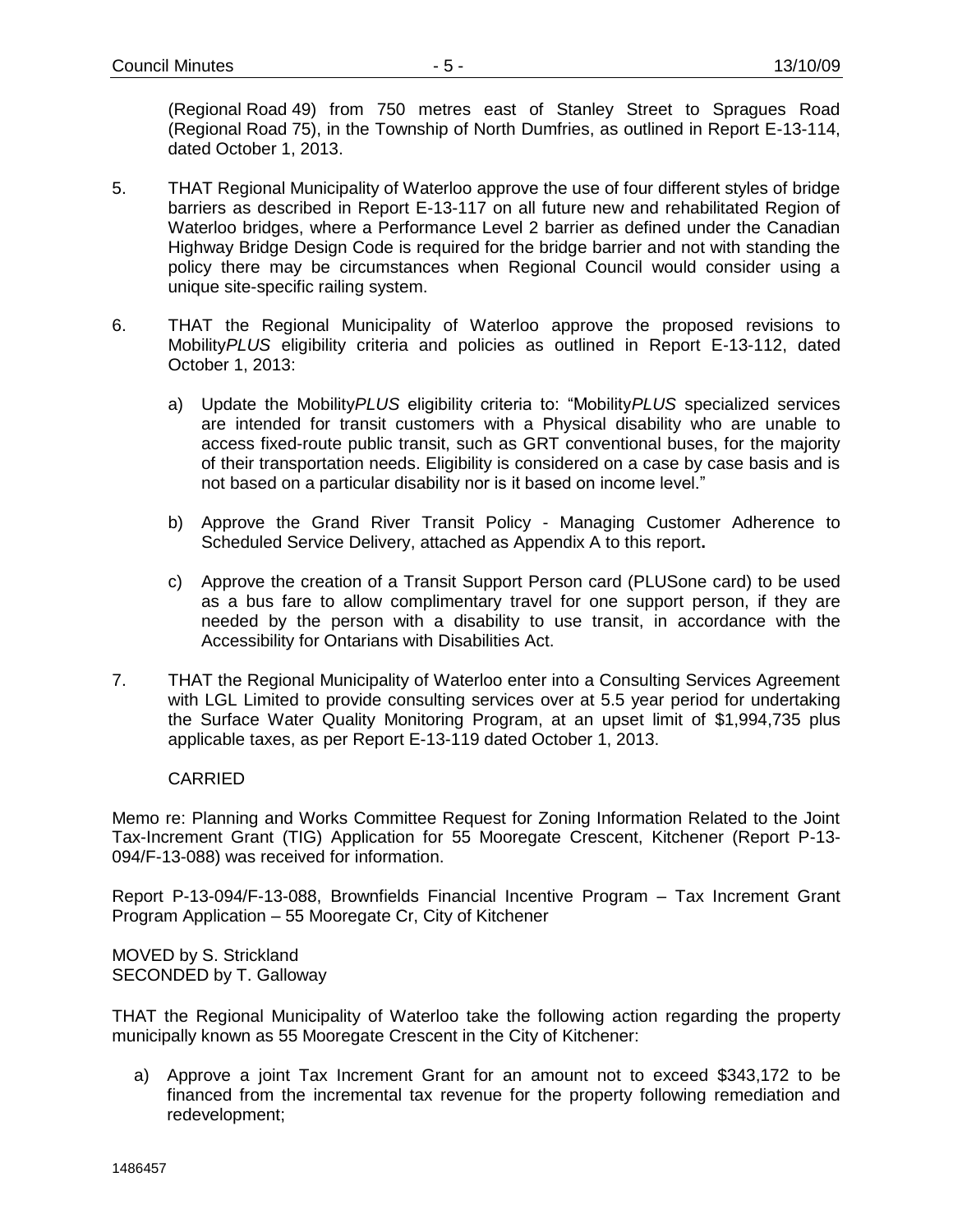- b) Provide the Tax Increment Grant subject to the completion of remediation and redevelopment on the property and upon final confirmation of any additional brownfield related financial assistance rendered under the Region's Brownfield Financial Incentive Program or through the City of Kitchener; and
- c) Authorize the Region's Commissioner of Planning, Housing and Community Services and Chief Financial Officer to execute any associated agreements with the registered owner of 55 Mooregate Crescent and the City of Kitchener, as described in Report P-13- 094/F-13-088, dated October 1, 2013, with the form and content of such agreement(s) to be satisfactory to both the Regional and City of Kitchener Solicitors.

CARRIED

### Library

The Summary of Recommendation of the Library Committee was presented by Todd Cowan, Chair of the Committee.

MOVED by T. Cowan SECONDED by C. Millar

THAT the Summary of Recommendations of the Library Committee dated October 1, 2013, Item 1, be adopted as follows:

1. THAT the Region of Waterloo Library approve the free 90-day trial offered by Unique Management Service to assist in recovering long overdue library items or the associated fines and fees. [P-LIB-13-005]

CARRIED

## **OTHER MATTERS UNDER COMMITTEE OF THE WHOLE**

MOVED by R. Kelterborn SECONDED by B. Halloran

THAT Committee of the Whole rise and Council resume.

CARRIED

MOVED by G. Lorentz SECONDED by L. Armstrong

THAT Council adopt the proceeding of the Committee of the Whole.

CARRIED

#### **OTHER BUSINESS**

C. Millar raised the response to the Line 9 issue and concern with the timing of the response. Rob Horne, Commissioner Planning, Housing and Community Services replied that he sent a letter to the National Energy Board advising a staff report will be forthcoming later in October. He will follow up with the Board to ensure the comments will still be received. He noted a decision is not expected until Spring 2014.